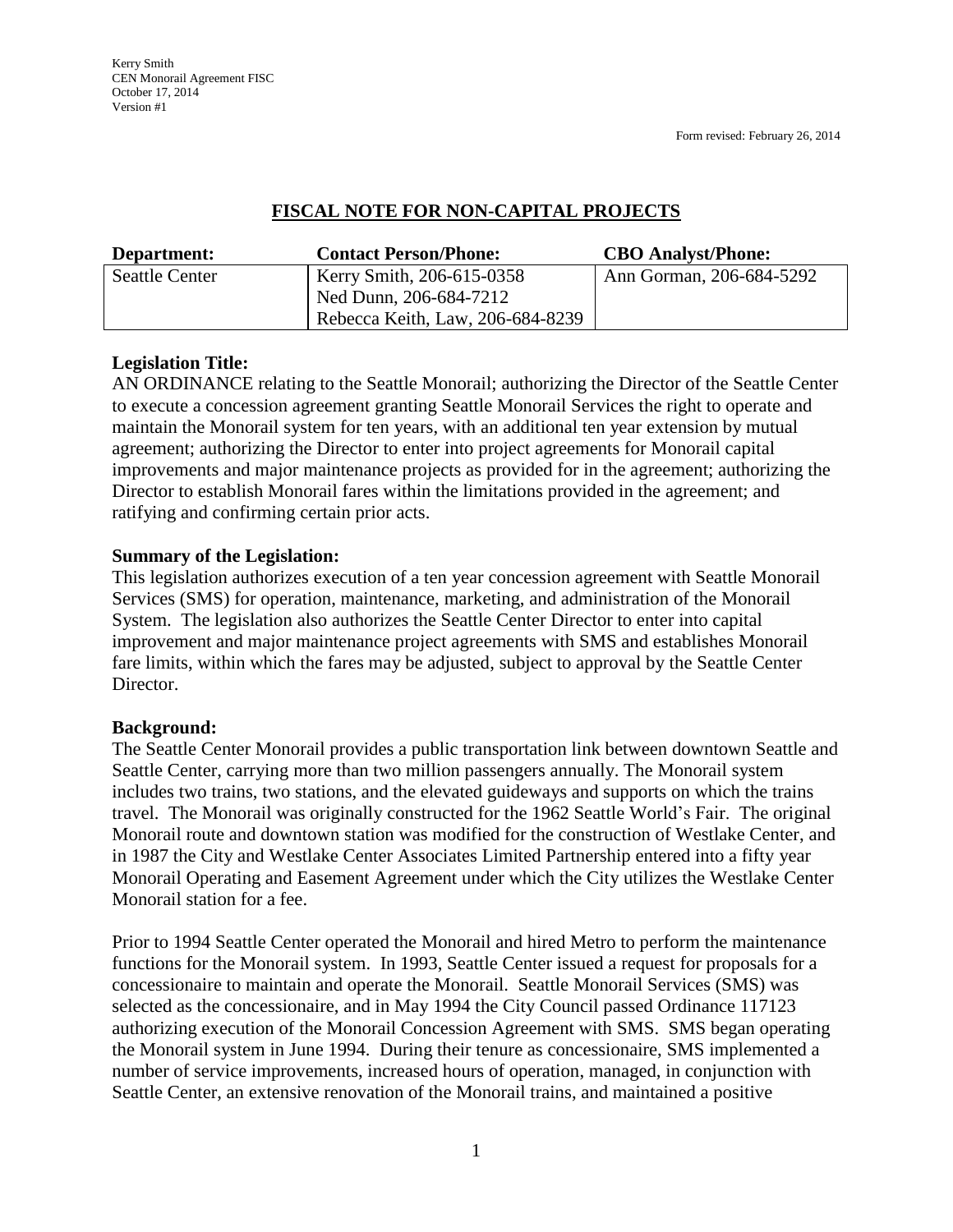financial return for both SMS and the City. That agreement expires December 31, 2014.

In October 2013, Seattle Center issued a Request for Proposals (RFP) for operation and maintenance of the Seattle Monorail and subsequently received three responses. The RFP Review Panel conducted an extensive analysis of the proposals, interviewed all three respondent teams, and in the end unanimously recommended to the Seattle Center Director the selection of SMS as the preferred provider.

Terms of Proposed Monorail Concession Agreement:

### **Term:**

The agreement term is ten years, with an option to extend for one additional 10-year term on the same terms and conditions upon the mutual agreement of the concessionaire and the Director.

### **City Revenue:**

Concession Fee - The City receives the greater of 2/3 of net operating income with a minimum guarantee of \$550,000 per year. SMS retains the remaining 1/3 of net operating income.

City Management Fee - Seattle Center contract administration costs of up to \$30,000 per year (increased annually by the CPI) will be reimbursed based on actual time and expenses.

City Services Fund - Seattle Center receives \$60,000 per year as reimbursement for maintenance of the Seattle Center Monorail Station and Station Annex performed by Seattle Center staff.

## **Reserve Funds:**

Irrevocable Reserve Account – The Concessionaire will hold 7.5% of Monorail ridership revenues in an Irrevocable Reserve Account (IRA) to fund mutually agreed upon capital improvements to the Monorail System. The funds may be used as the local match for Federal Transit Administration (FTA) grants for capital improvements and major maintenance for the Monorail System. In the final year of the term, any uncommitted funds in the IRA may be used to pay operating expenses.

Irrevocable Marketing Account - A reserve account of 0.6% of ridership revenues or \$25,000 per year, whichever is greater, will go into an Irrevocable Marketing Account (IMA) reserve account to be used for mutually agreed upon joint Monorail – Seattle Center marketing initiatives. At the end of the term, any uncommitted funds in the account will be paid to Seattle Center.

#### **SMS Revenue:**

Management Fee - SMS receives a management fee of 5% of total revenues.

Net Operating Income - SMS retains 1/3 of net operating income.

## **Operations, Ordinary Maintenance, Major Maintenance and Capital Projects:**

Operations and Ordinary Maintenance - SMS is responsible for all operating and ordinary maintenance activities for the Monorail System, except that the City, consistent with the City's labor agreements, is responsible for performing maintenance (including mechanical, structural,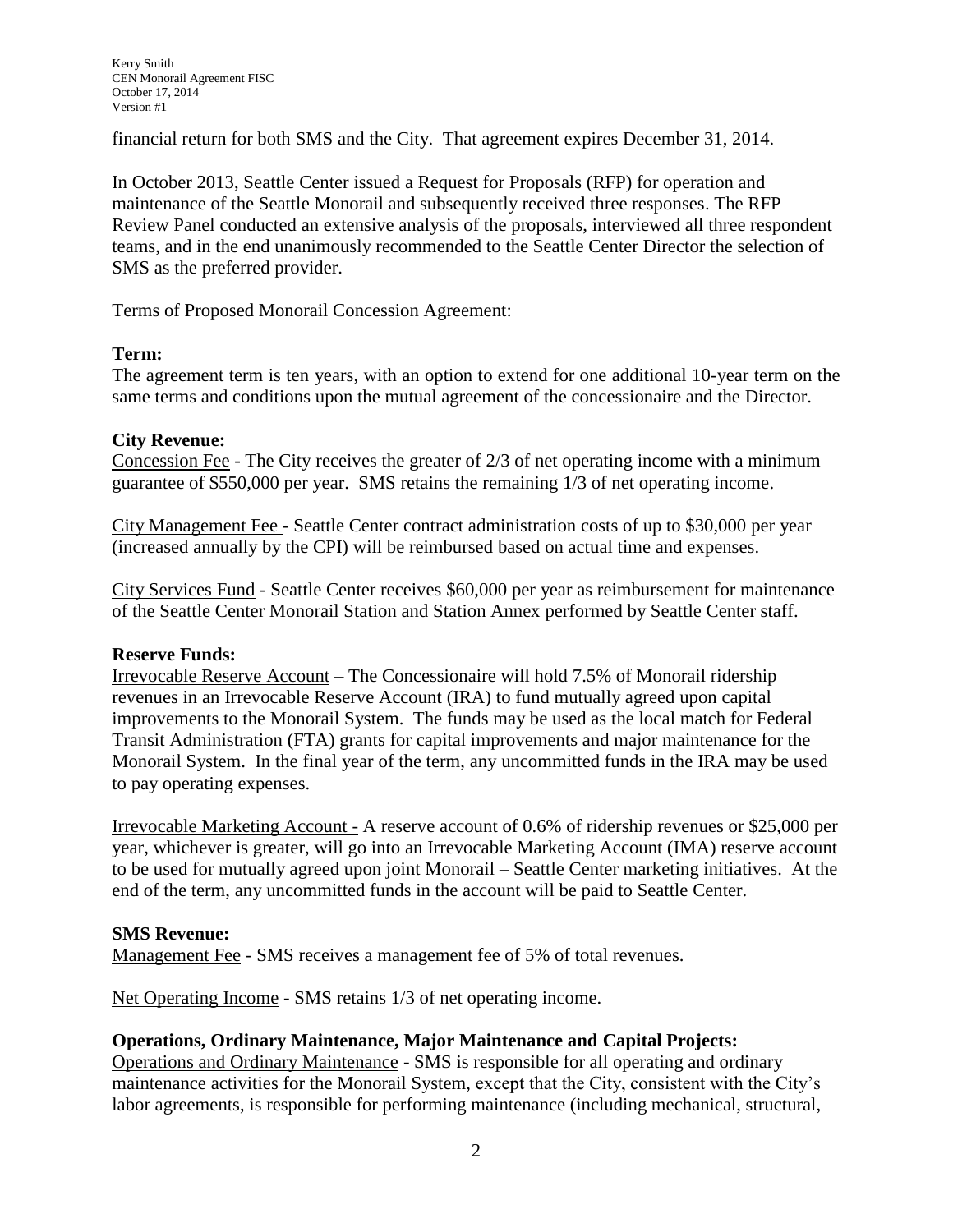painting, electrical, and plumbing work) on the Seattle Center Station and Annex. SMS will use the City Services fund to reimburse the City for this work.

The minimum operating hours remain unchanged. The current operating hours are Monday through Friday, 7:30 a.m. to 11:00 p.m. and Saturday and Sunday, 8:30 a.m. to 11:00 p.m. During the winter months the Monorail closes at 9 p.m. Sunday through Thursday, except when increased service hours are needed to support events. The hours can be modified with approval from the Seattle Center Director.

Major Maintenance and Capital Improvements – The City and SMS jointly develop a rolling five-year Capital and Major Maintenance Program (CMMP) plan to identify, sequence and prioritize current and future capital improvement and major maintenance projects for the Monorail System. For each project, the plan will identify the proposed funding source(s), contracting method, scope, budget, and schedule.

For each CMMP project to be carried out, Seattle Center and SMS will execute a separate Project Agreement detailing the project scope, schedule, budget, contracting method and all project-related requirements, including requirements for federally funded projects. Projects may be managed by the City or SMS. SMS will be reimbursed at cost for any project management services they provide, without any additional fees or overhead charges.

The Seattle Center Monorail receives Federal Transit Administration (FTA) funding for major maintenance and capital improvements. FTA funds require a 20% local match. As noted above, it is anticipated that the Irrevocable Renewal Account (IRA) will be a funding source for the local match.

## **Other Revenue Sources:**

SMS has the right, subject to the Director's approval, to solicit and procure advertising and sponsorship agreements, and provide vending and concession services on the Monorail platform. Any revenues earned from these sources is included in total revenues.

## **Fares and Fare Adjustments:**

No fare increases are proposed at this time. The current one-way fares, which went into effect November 1, 2011, are \$2.25 for adults, with a \$1.00 reduced rate for youth ages 5-12, seniors, persons with disabilities, Medicare card holders, and active duty US military. Children 4 and under ride free. Over the term of the agreement fare increases may be proposed by SMS, subject to the approval of the Seattle Center Director, up to a maximum of \$4.00 one-way for regular fares and \$2.00 one-way for discounted fares. Any fare increases above these amounts require Seattle City Council approval. It is intended that fares will generally keep pace with inflation.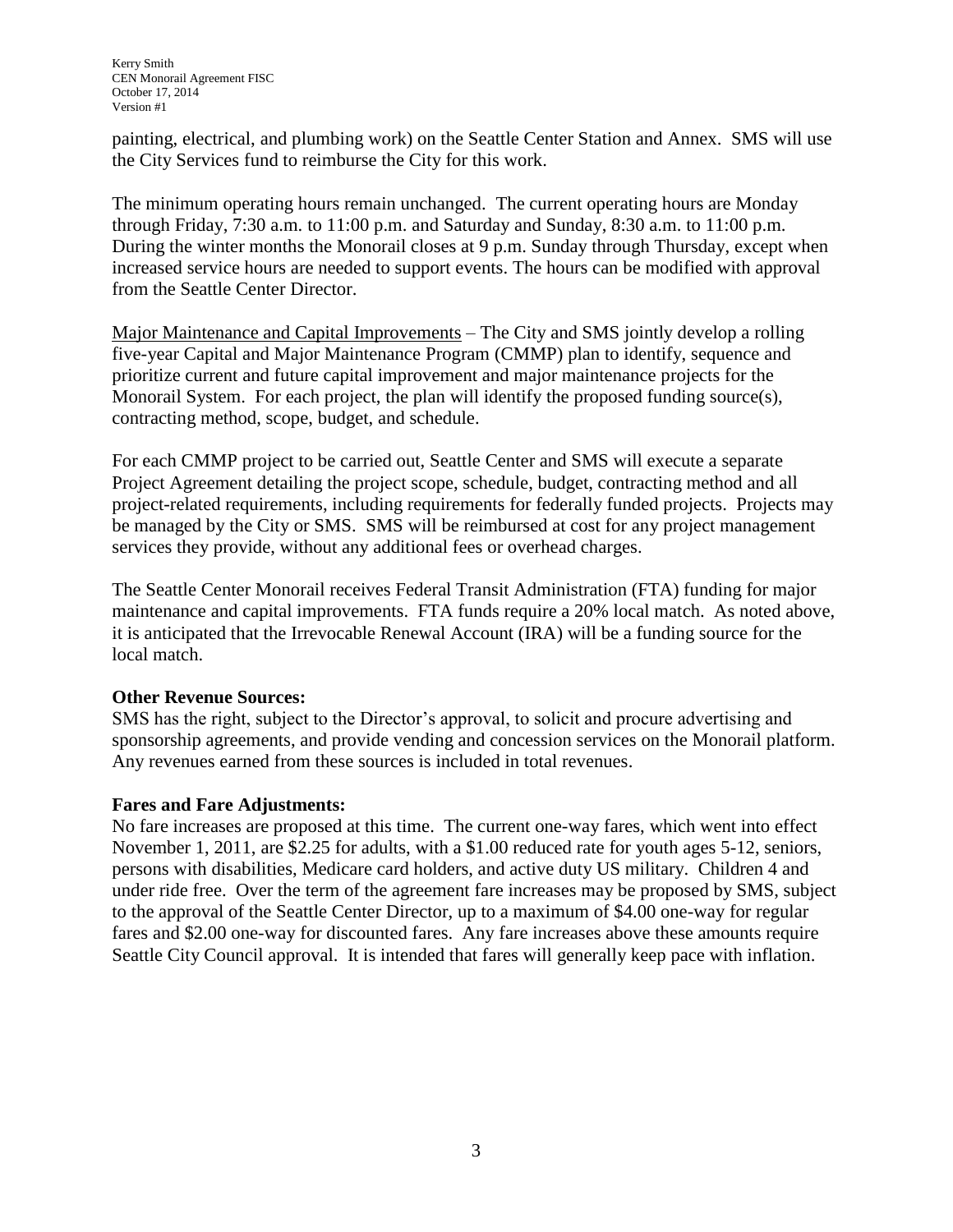# **COMPARISON OF PRIOR AND PROPOSED MONORAIL AGREEMENTS**

| <b>Agreement Term</b>       | 1994 Agreement                    | <b>2015 Proposed Agreement</b>    |  |  |
|-----------------------------|-----------------------------------|-----------------------------------|--|--|
| Length of Agreement         | 5 years with 3-5 year             | 10 years with a possible 10 year  |  |  |
|                             | Concessionaire options            | extension by mutual agreement     |  |  |
| <b>City Concession Fee</b>  | 50% of Net Operating Income,      | 66.67% of Net Operating           |  |  |
|                             | Minimum Guarantee of              | Income, Minimum Guarantee of      |  |  |
|                             | \$299,051                         | \$550,000                         |  |  |
| <b>City Management Fee</b>  | None                              | Up to \$30,000/year               |  |  |
| Reimbursement of City       | None                              | \$60,000/year                     |  |  |
| Services                    |                                   |                                   |  |  |
| Capital Improvements        | 5% of Ridership Revenues, up to   | 7.5% of Ridership Revenues, no    |  |  |
| Fund (IRA)                  | \$150,000/year                    | cap                               |  |  |
| Marketing Fund (IMA)        | None                              | 0.6% of Ridership Revenues or     |  |  |
|                             |                                   | \$25,000 whichever is greater     |  |  |
| <b>SMS</b> Management Fee   | 7% of revenues                    | 5% of revenues                    |  |  |
| Operations & Ordinary       | <b>SMS</b> Responsibility         | <b>SMS</b> Responsibility         |  |  |
| Maintenance                 |                                   |                                   |  |  |
| Capital and Major           | If SMS manages project, SMS       | If SMS manages project, SMS       |  |  |
| <b>Maintenance Projects</b> | reimbursed at cost                | reimbursed at cost                |  |  |
| Fares                       | SMS sets fare, subject to Seattle | SMS sets fare, subject to Seattle |  |  |
|                             | Center Director approval within   | Center Director approval with     |  |  |
|                             | City Council established limits   | City Council established limits   |  |  |

Please check one of the following**:**

# **\_\_\_\_ This legislation does not have any financial implications.**

# **\_\_X\_\_ This legislation has financial implications***.*

### **Appropriations:**

| <b>Fund Name and</b><br><b>Number</b> | <b>Department</b> | <b>Budget Control</b><br>Level* | 2014<br>Appropriation | 2015 Anticipated<br>Appropriation |
|---------------------------------------|-------------------|---------------------------------|-----------------------|-----------------------------------|
| N/A                                   |                   |                                 |                       |                                   |
| <b>TOTAL</b>                          |                   |                                 |                       |                                   |

Appropriations Notes:

This legislation does not authorize an appropriation.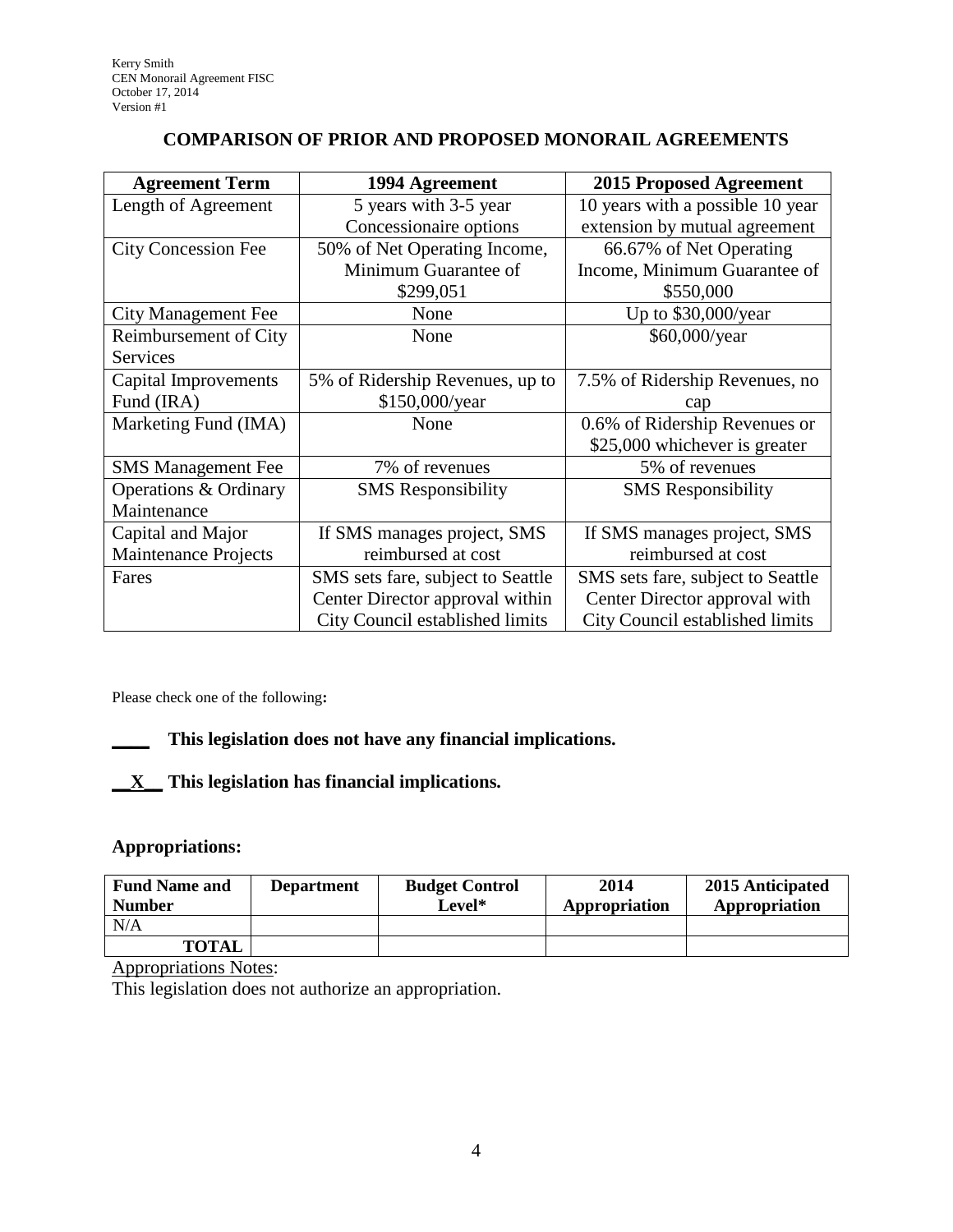### **Anticipated Revenue/Reimbursement Resulting from this Legislation:**

| <b>Fund Name and</b> | <b>Department</b>     | <b>Revenue Source</b> | 2014    | 2015           |
|----------------------|-----------------------|-----------------------|---------|----------------|
| <b>Number</b>        |                       |                       | Revenue | <b>Revenue</b> |
| SCOF/S11410          | <b>Seattle Center</b> |                       |         | \$900,000      |
| <b>TOTAL</b>         |                       |                       |         |                |

Revenue/Reimbursement Notes:

This legislation does not include an appropriation. The 2015 and 2016 Proposed Seattle Center budgets include Monorail revenue of \$900,000 each year.

## **Total Regular Positions Created, Modified, or Abrogated through this Legislation, Including FTE Impact:**

| <b>Position Title and</b><br><b>Department</b> | <b>Position #</b><br>for Existing<br><b>Positions</b> | <b>Fund</b><br><b>Name</b><br>$\&$ # | PT/FT | 2014<br><b>Positions</b> | 2014<br><b>FTE</b> | 2015<br>Positions* | 2015<br>FTE* |
|------------------------------------------------|-------------------------------------------------------|--------------------------------------|-------|--------------------------|--------------------|--------------------|--------------|
| N/A                                            |                                                       |                                      |       |                          |                    |                    |              |
|                                                |                                                       |                                      |       |                          |                    |                    |              |
|                                                |                                                       |                                      |       |                          |                    |                    |              |
| <b>TOTAL</b>                                   |                                                       |                                      |       |                          |                    |                    |              |

Position Notes:

This legislation does not create or abrogate positions.

#### **Do positions sunset in the future?**

N/A

#### **Spending/Cash Flow:**

| Fund Name $\&$ # | <b>Department</b> | <b>Budget Control</b><br>Level* | 2014<br><b>Expenditures</b> | 2015 Anticipated<br><b>Expenditures</b> |
|------------------|-------------------|---------------------------------|-----------------------------|-----------------------------------------|
| N/A              |                   |                                 |                             |                                         |
| <b>TOTAL</b>     |                   |                                 |                             |                                         |

Spending/Cash Flow Notes:

Not applicable.

#### **Other Implications:**

**a) Does the legislation have indirect financial implications, or long-term implications?** The long-term implications include regular, recurring revenue for Seattle Center while preserving the valuable transportation service provided by the Seattle Center Monorail.

## **b) What is the financial cost of not implementing the legislation?**

If this legislation is not approved, an alternative Seattle Monorail operator will need to be solicited. In the interim, per the terms of their current agreement, SMS could continue to operate the Monorail for the City for a fee.